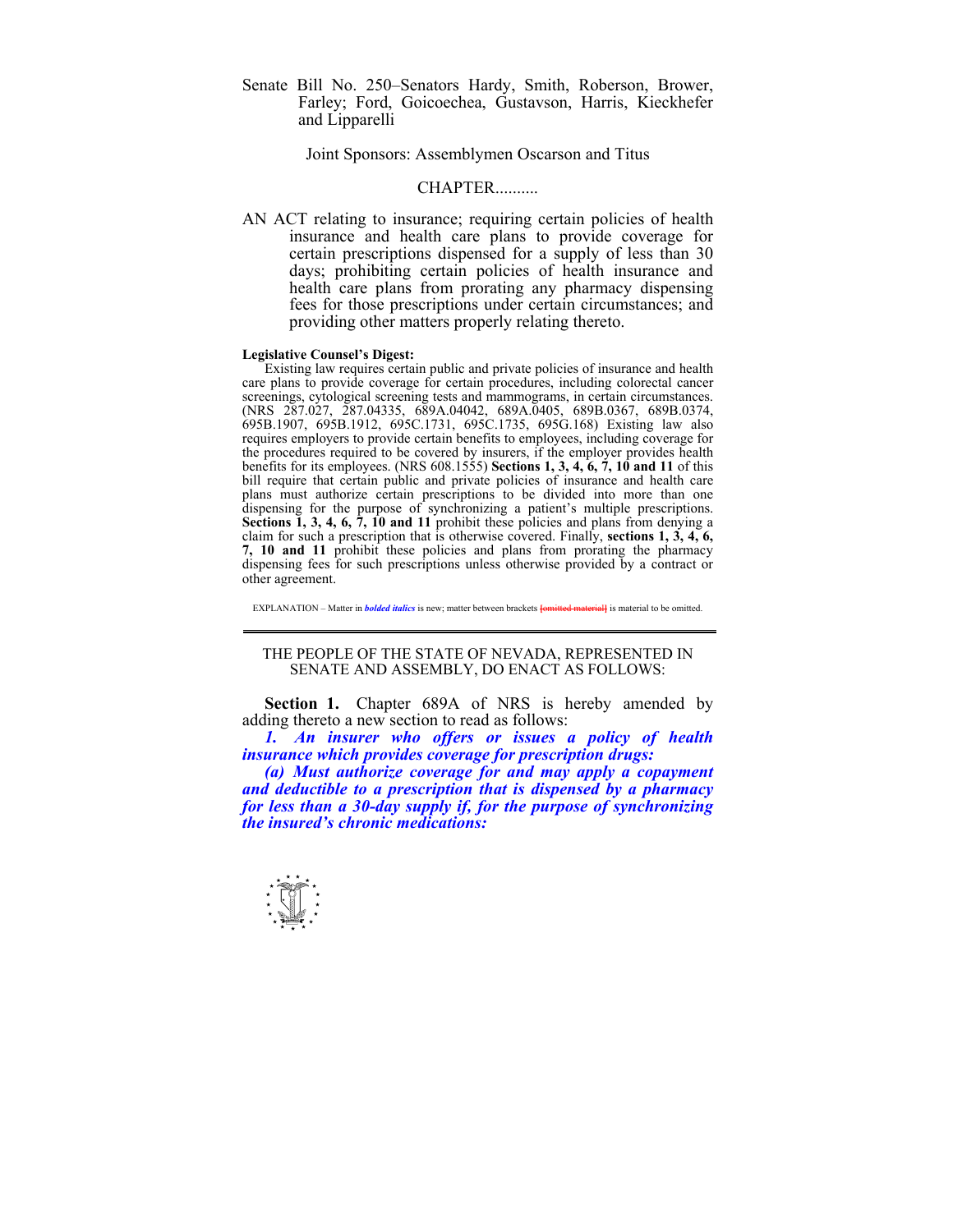*(1) The prescriber or pharmacist determines that filling or refilling the prescription in that manner is in the best interest of the insured; and* 

 *(2) The insured requests less than a 30-day supply.* 

 *(b) May not deny coverage for a prescription described in paragraph (a) which is otherwise approved for coverage by the insurer.* 

 *(c) Unless otherwise provided by a contract or other agreement, may not prorate any pharmacy dispensing fees for a prescription described in paragraph (a).* 

 *2. A policy subject to the provisions of this chapter which provides coverage for prescription drugs and that is delivered, issued for delivery or renewed on or after January 1, 2017, has the legal effect of providing that coverage subject to the requirements of this section, and any provision of the policy or renewal which is in conflict with this section is void.* 

 *3. The provisions of this section do not apply to unit-of-use packaging for which synchronization is not practicable or to a controlled substance.* 

 *4. As used in this section:* 

 *(a) "Chronic medication" means any drug that is prescribed to treat any disease or other condition which is determined to be permanent, persistent or lasting indefinitely.* 

 *(b) "Synchronization" means the alignment of the dispensing of multiple medications by a single contracted pharmacy for the purpose of improving a patient's adherence to a prescribed course of medication.* 

 *(c) "Unit-of-use packaging" means medication that is prepackaged by the manufacturer in blister packs, compliance packs, course-of-therapy packs or any other packaging which is designed and intended to be dispensed directly to the patient without modification by the dispensing pharmacy, except for the addition of a prescription label.* 

**Sec. 2.** NRS 689A.330 is hereby amended to read as follows:

 689A.330 If any policy is issued by a domestic insurer for delivery to a person residing in another state, and if the insurance commissioner or corresponding public officer of that other state has informed the Commissioner that the policy is not subject to approval or disapproval by that officer, the Commissioner may by ruling require that the policy meet the standards set forth in NRS 689A.030 to 689A.320, inclusive **[**.**]** *, and section 1 of this act.* 

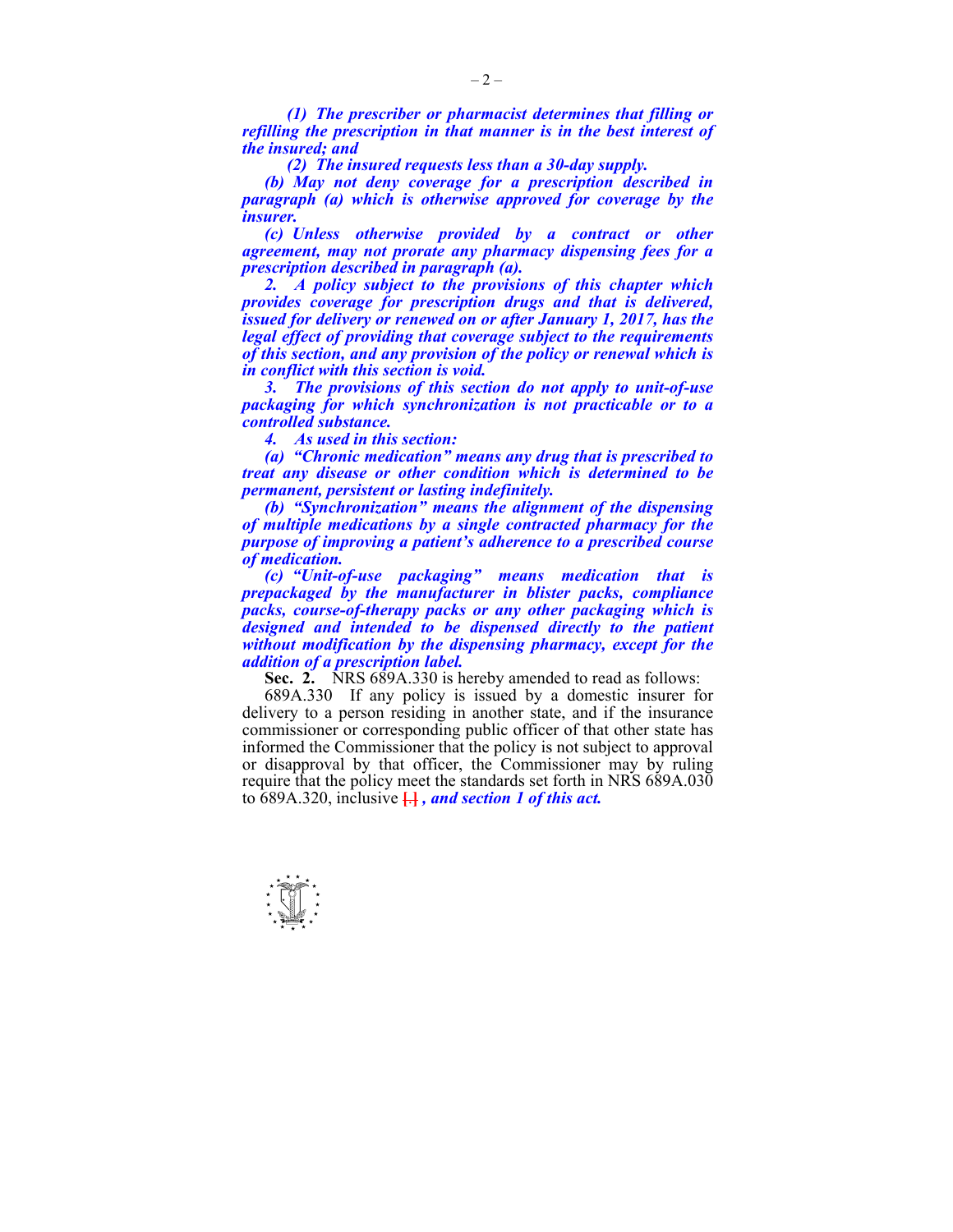**Sec. 3.** Chapter 689B of NRS is hereby amended by adding thereto a new section to read as follows:

 *1. An insurer who offers or issues a policy of group health insurance which provides coverage for prescription drugs:* 

 *(a) Must authorize coverage for and may apply a copayment and deductible to a prescription that is dispensed by a pharmacy for less than a 30-day supply if, for the purpose of synchronizing the insured's chronic medications:* 

 *(1) The prescriber or pharmacist determines that filling or refilling the prescription in that manner is in the best interest of the insured; and* 

 *(2) The insured requests less than a 30-day supply.* 

 *(b) May not deny coverage for a prescription described in paragraph (a) which is otherwise approved for coverage by the insurer.* 

 *(c) Unless otherwise provided by a contract or other agreement, may not prorate any pharmacy dispensing fees for a prescription described in paragraph (a).* 

 *2. A policy subject to the provisions of this chapter which provides coverage for prescription drugs and that is delivered, issued for delivery or renewed on or after January 1, 2017, has the legal effect of providing that coverage subject to the requirements of this section, and any provision of the policy or renewal which is in conflict with this section is void.* 

 *3. The provisions of this section do not apply to unit-of-use packaging for which synchronization is not practicable or to a controlled substance.* 

 *4. As used in this section:* 

 *(a) "Chronic medication" means any drug that is prescribed to treat any disease or other condition which is determined to be permanent, persistent or lasting indefinitely.* 

 *(b) "Synchronization" means the alignment of the dispensing of multiple medications by a single contracted pharmacy for the purpose of improving a patient's adherence to a prescribed course of medication.* 

 *(c) "Unit-of-use packaging" means medication that is prepackaged by the manufacturer in blister packs, compliance packs, course-of-therapy packs or any other packaging which is designed and intended to be dispensed directly to the patient without modification by the dispensing pharmacy, except for the addition of a prescription label.* 

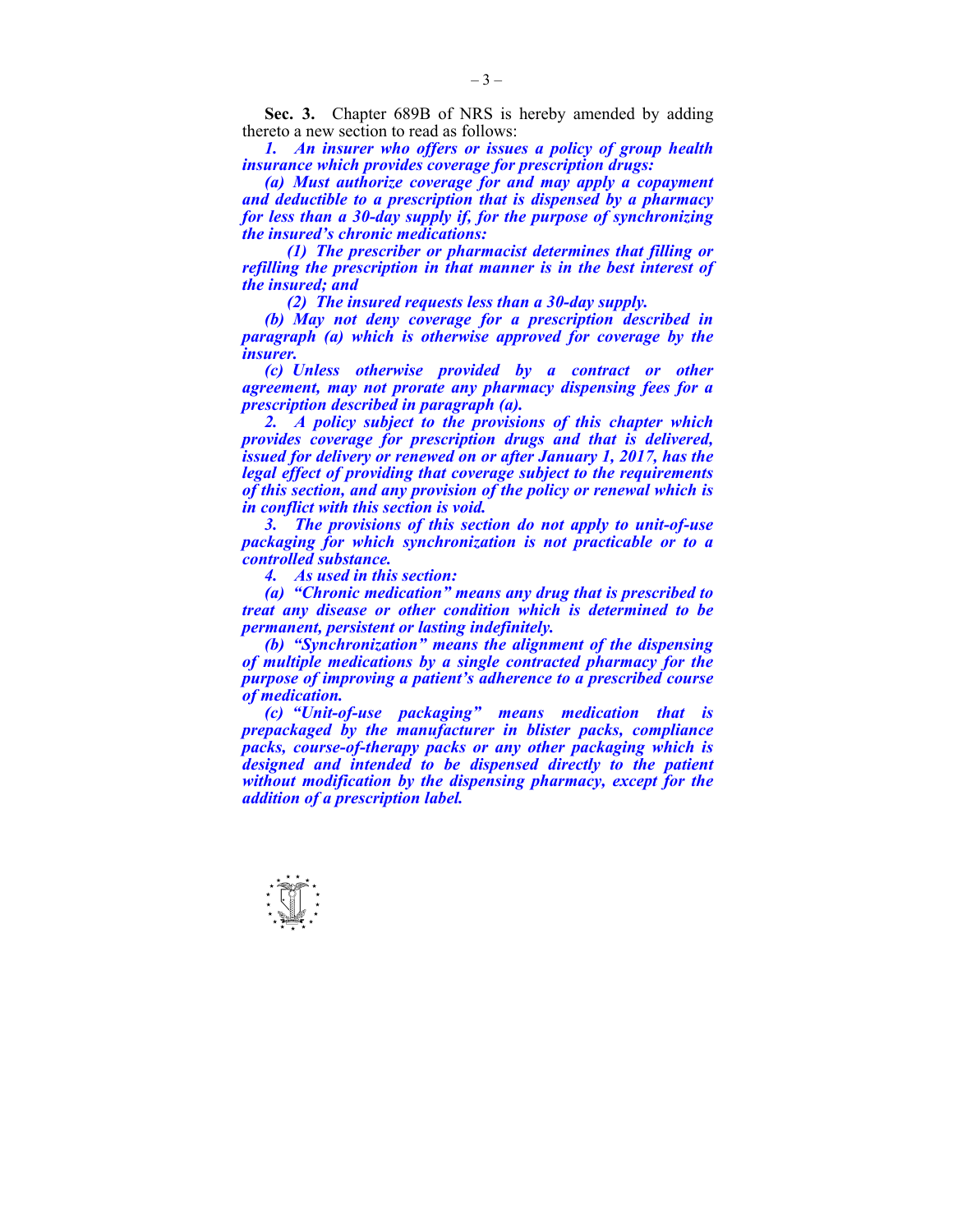**Sec. 4.** Chapter 689C of NRS is hereby amended by adding thereto a new section to read as follows:

 *1. A carrier who offers or issues a health benefit plan which provides coverage for prescription drugs:* 

 *(a) Must authorize coverage for and may apply a copayment and deductible to a prescription that is dispensed by a pharmacy for less than a 30-day supply if, for the purpose of synchronizing the insured's chronic medications:* 

 *(1) The prescriber or pharmacist determines that filling or refilling the prescription in that manner is in the best interest of the insured; and* 

 *(2) The insured requests less than a 30-day supply.* 

 *(b) May not deny coverage for a prescription described in paragraph (a) which is otherwise approved for coverage by the carrier.* 

 *(c) Unless otherwise provided by a contract or other agreement, may not prorate any pharmacy dispensing fees for a prescription described in paragraph (a).* 

 *2. A health benefit plan subject to the provisions of this chapter which provides coverage for prescription drugs and that is delivered, issued for delivery or renewed on or after January 1, 2017, has the legal effect of providing that coverage subject to the requirements of this section, and any provision of the health benefit plan or renewal which is in conflict with this section is void.* 

 *3. The provisions of this section do not apply to unit-of-use packaging for which synchronization is not practicable or to a controlled substance.* 

 *4. As used in this section:* 

 *(a) "Chronic medication" means any drug that is prescribed to treat any disease or other condition which is determined to be permanent, persistent or lasting indefinitely.* 

 *(b) "Synchronization" means the alignment of the dispensing of multiple medications by a single contracted pharmacy for the purpose of improving a patient's adherence to a prescribed course of medication.* 

 *(c) "Unit-of-use packaging" means medication that is prepackaged by the manufacturer in blister packs, compliance packs, course-of-therapy packs or any other packaging which is designed and intended to be dispensed directly to the patient without modification by the dispensing pharmacy, except for the addition of a prescription label.* 

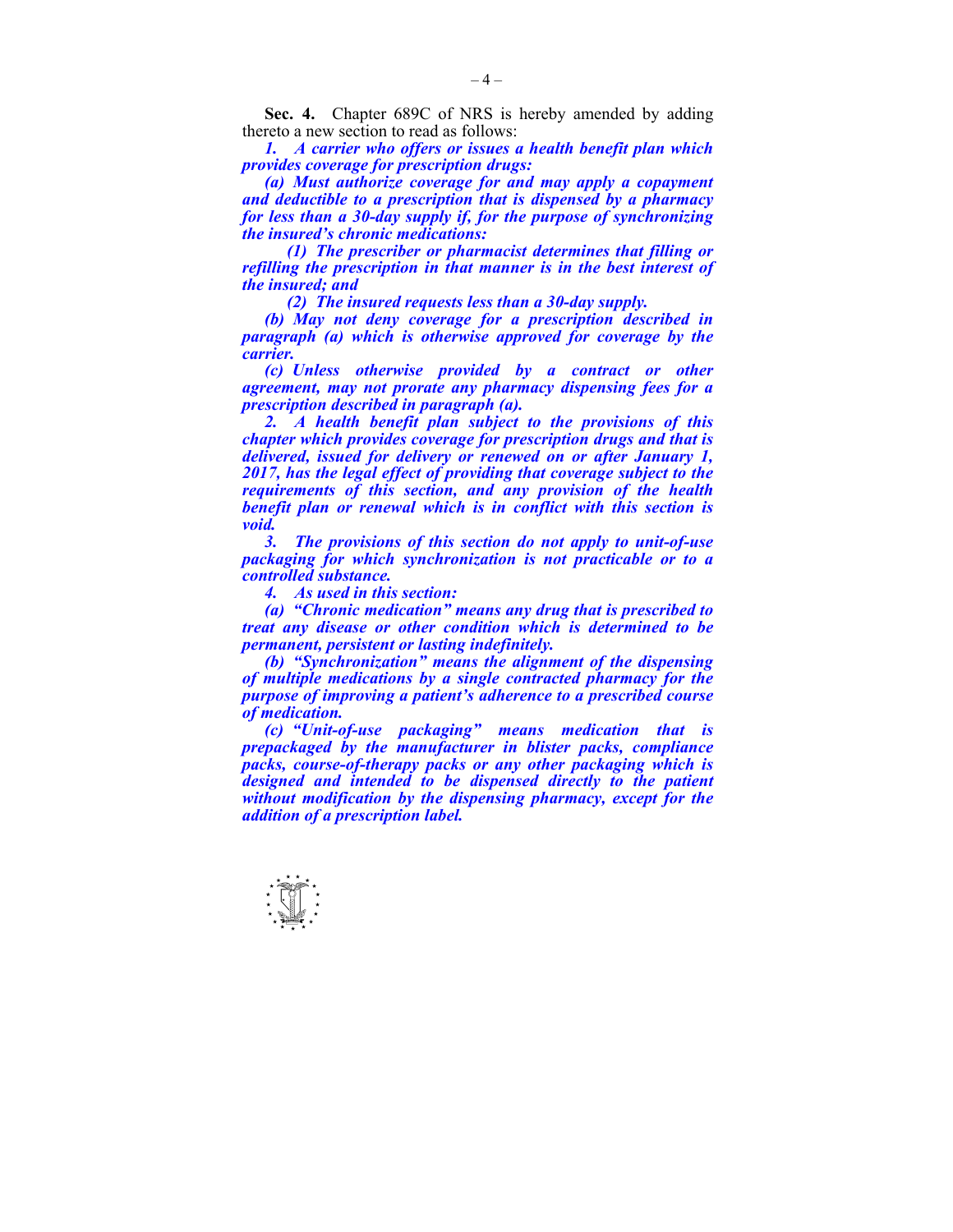**Sec. 5.** NRS 689C.425 is hereby amended to read as follows:

 689C.425 A voluntary purchasing group and any contract issued to such a group pursuant to NRS 689C.360 to 689C.600, inclusive, are subject to the provisions of NRS 689C.015 to 689C.355, inclusive, *and section 4 of this act* to the extent applicable and not in conflict with the express provisions of NRS 687B.408 and 689C.360 to 689C.600, inclusive.

 **Sec. 6.** Chapter 695B of NRS is hereby amended by adding thereto a new section to read as follows:

 *1. A hospital or medical services corporation who offers or issues a policy of health insurance which provides coverage for prescription drugs:* 

 *(a) Must authorize coverage for and may apply a copayment and deductible to a prescription that is dispensed by a pharmacy for less than a 30-day supply if, for the purpose of synchronizing the insured's chronic medications:* 

 *(1) The prescriber or pharmacist determines that filling or refilling the prescription in that manner is in the best interest of the insured; and* 

 *(2) The insured requests less than a 30-day supply.* 

 *(b) May not deny coverage for a prescription described in paragraph (a) which is otherwise approved for coverage by the hospital or medical services corporation.* 

 *(c) Unless otherwise provided by a contract or other agreement, may not prorate any pharmacy dispensing fees for a prescription described in paragraph (a).* 

2. A policy of health insurance subject to the provisions of *this chapter which provides coverage for prescription drugs and that is delivered, issued for delivery or renewed on or after January 1, 2017, has the legal effect of providing that coverage subject to the requirements of this section, and any provision of the policy of health insurance or renewal which is in conflict with this section is void.* 

 *3. The provisions of this section do not apply to unit-of-use packaging for which synchronization is not practicable or to a controlled substance.* 

 *4. As used in this section:* 

 *(a) "Chronic medication" means any drug that is prescribed to treat any disease or other condition which is determined to be permanent, persistent or lasting indefinitely.* 

 *(b) "Synchronization" means the alignment of the dispensing of multiple medications by a single contracted pharmacy for the* 

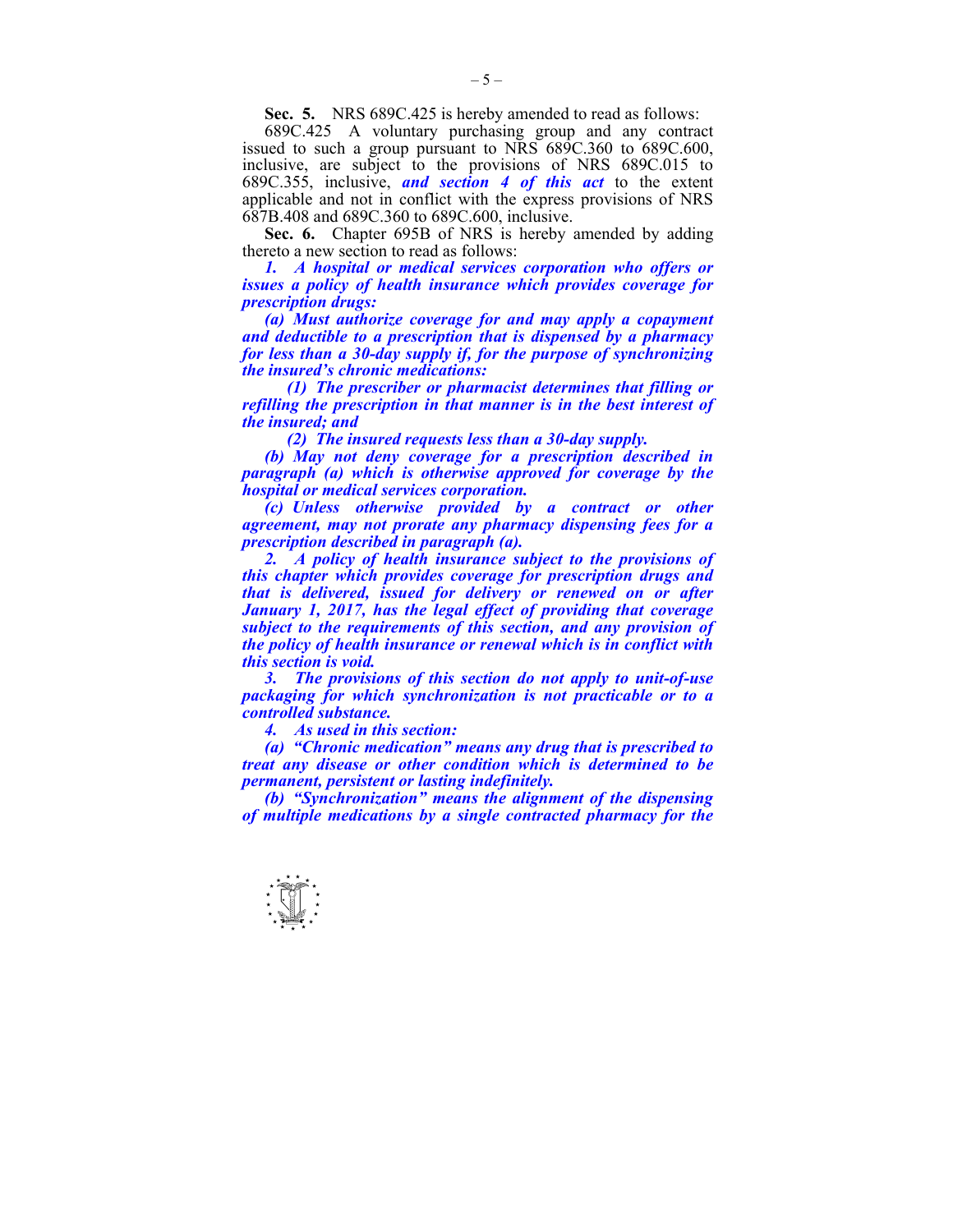*purpose of improving a patient's adherence to a prescribed course of medication.* 

 *(c) "Unit-of-use packaging" means medication that is prepackaged by the manufacturer in blister packs, compliance packs, course-of-therapy packs or any other packaging which is designed and intended to be dispensed directly to the patient without modification by the dispensing pharmacy, except for the addition of a prescription label.* 

**Sec. 7.** Chapter 695C of NRS is hereby amended by adding thereto a new section to read as follows:

*1. A health maintenance organization that offers or issues a health care plan which provides coverage for prescription drugs:* 

 *(a) Must authorize coverage for and may apply a copayment and deductible to a prescription that is dispensed by a pharmacy for less than a 30-day supply if, for the purpose of synchronizing the enrollee's chronic medications:* 

 *(1) The prescriber or pharmacist determines that filling or refilling the prescription in that manner is in the best interest of the enrollee; and* 

 *(2) The enrollee requests less than a 30-day supply.* 

 *(b) May not deny coverage for a prescription described in paragraph (a) which is otherwise approved for coverage by the health maintenance organization.* 

 *(c) Unless otherwise provided by a contract or other agreement, may not prorate any pharmacy dispensing fees for a prescription described in paragraph (a).* 

 *2. An evidence of coverage subject to the provisions of this chapter which provides coverage for prescription drugs and that is delivered, issued for delivery or renewed on or after January 1, 2017, has the legal effect of providing that coverage subject to the requirements of this section, and any provision of the evidence of coverage or renewal which is in conflict with this section is void.* 

 *3. The provisions of this section do not apply to unit-of-use packaging for which synchronization is not practicable or to a controlled substance.* 

 *4. As used in this section:* 

 *(a) "Chronic medication" means any drug that is prescribed to treat any disease or other condition which is determined to be permanent, persistent or lasting indefinitely.* 

 *(b) "Synchronization" means the alignment of the dispensing of multiple medications by a single contracted pharmacy for the purpose of improving a patient's adherence to a prescribed course of medication.* 

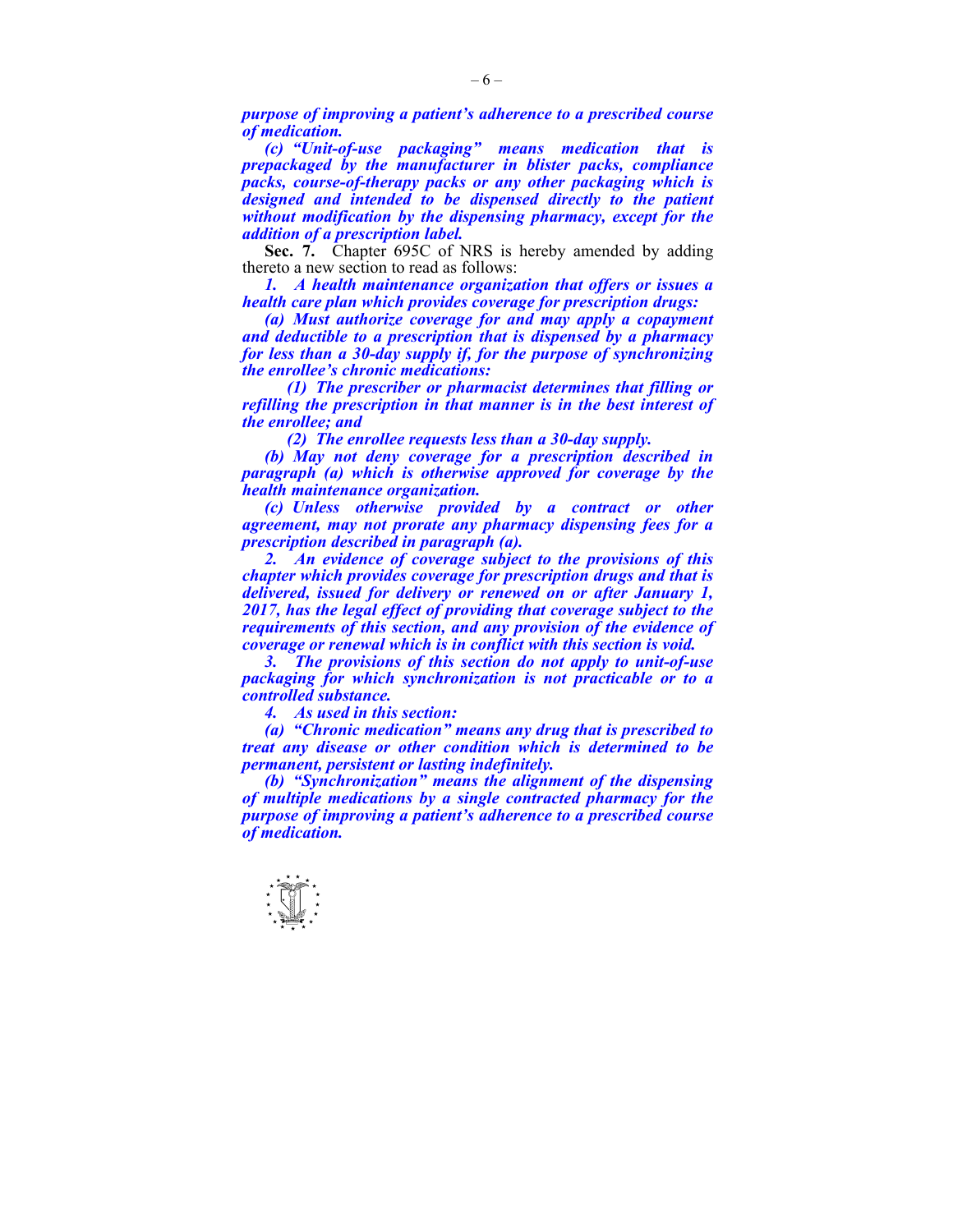*(c) "Unit-of-use packaging" means medication that is prepackaged by the manufacturer in blister packs, compliance packs, course-of-therapy packs or any other packaging which is designed and intended to be dispensed directly to the patient without modification by the dispensing pharmacy, except for the addition of a prescription label.* 

**Sec. 8.** NRS 695C.050 is hereby amended to read as follows:

 695C.050 1. Except as otherwise provided in this chapter or in specific provisions of this title, the provisions of this title are not applicable to any health maintenance organization granted a certificate of authority under this chapter. This provision does not apply to an insurer licensed and regulated pursuant to this title except with respect to its activities as a health maintenance organization authorized and regulated pursuant to this chapter.

 2. Solicitation of enrollees by a health maintenance organization granted a certificate of authority, or its representatives, must not be construed to violate any provision of law relating to solicitation or advertising by practitioners of a healing art.

 3. Any health maintenance organization authorized under this chapter shall not be deemed to be practicing medicine and is exempt from the provisions of chapter 630 of NRS.

 4. The provisions of NRS 695C.110, 695C.125, 695C.1691, 695C.1693, 695C.170 to 695C.173, inclusive, 695C.1733 to 695C.200, inclusive, and 695C.265 do not apply to a health maintenance organization that provides health care services through managed care to recipients of Medicaid under the State Plan for Medicaid or insurance pursuant to the Children's Health Insurance Program pursuant to a contract with the Division of Health Care Financing and Policy of the Department of Health and Human Services. This subsection does not exempt a health maintenance organization from any provision of this chapter for services provided pursuant to any other contract.

 5. The provisions of NRS 695C.1694, 695C.1695 and 695C.1731 *and section 7 of this act* apply to a health maintenance organization that provides health care services through managed care to recipients of Medicaid under the State Plan for Medicaid.

**Sec. 9.** NRS 695C.330 is hereby amended to read as follows:

 695C.330 1. The Commissioner may suspend or revoke any certificate of authority issued to a health maintenance organization pursuant to the provisions of this chapter if the Commissioner finds that any of the following conditions exist:

 (a) The health maintenance organization is operating significantly in contravention of its basic organizational document,

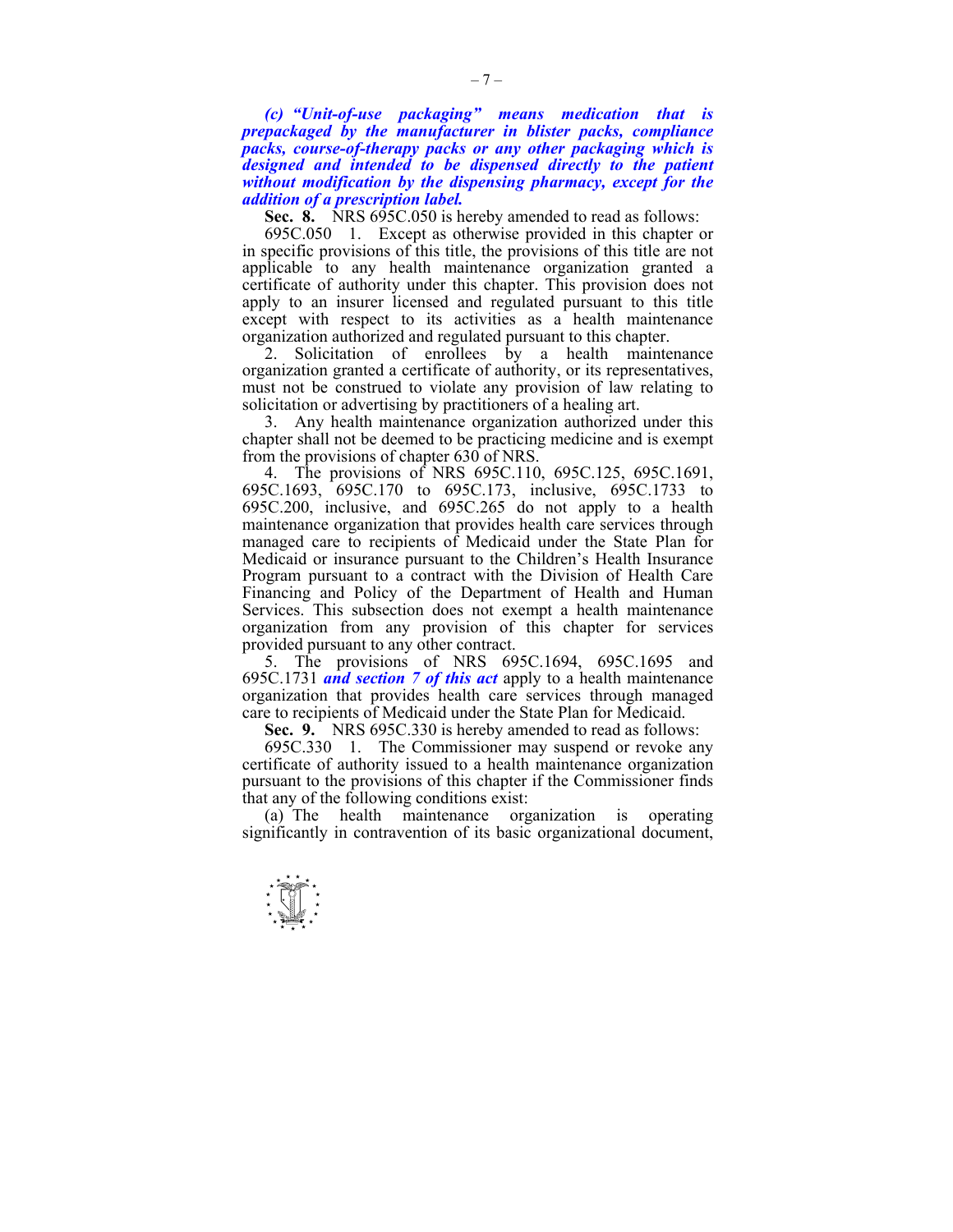its health care plan or in a manner contrary to that described in and reasonably inferred from any other information submitted pursuant to NRS 695C.060, 695C.070 and 695C.140, unless any amendments to those submissions have been filed with and approved by the Commissioner;

 (b) The health maintenance organization issues evidence of coverage or uses a schedule of charges for health care services which do not comply with the requirements of NRS 695C.1691 to 695C.200, inclusive, *and section 7 of this act* or 695C.207;

 (c) The health care plan does not furnish comprehensive health care services as provided for in NRS 695C.060;

 (d) The Commissioner certifies that the health maintenance organization:

 (1) Does not meet the requirements of subsection 1 of NRS 695C.080; or

 (2) Is unable to fulfill its obligations to furnish health care services as required under its health care plan;

 (e) The health maintenance organization is no longer financially responsible and may reasonably be expected to be unable to meet its obligations to enrollees or prospective enrollees;

 (f) The health maintenance organization has failed to put into effect a mechanism affording the enrollees an opportunity to participate in matters relating to the content of programs pursuant to NRS 695C.110;

 (g) The health maintenance organization has failed to put into effect the system required by NRS 695C.260 for:

 (1) Resolving complaints in a manner reasonably to dispose of valid complaints; and

 (2) Conducting external reviews of adverse determinations that comply with the provisions of NRS 695G.241 to 695G.310, inclusive;

 (h) The health maintenance organization or any person on its behalf has advertised or merchandised its services in an untrue, misrepresentative, misleading, deceptive or unfair manner;

 (i) The continued operation of the health maintenance organization would be hazardous to its enrollees;

 (j) The health maintenance organization fails to provide the coverage required by NRS 695C.1691; or

 (k) The health maintenance organization has otherwise failed to comply substantially with the provisions of this chapter.

 2. A certificate of authority must be suspended or revoked only after compliance with the requirements of NRS 695C.340.



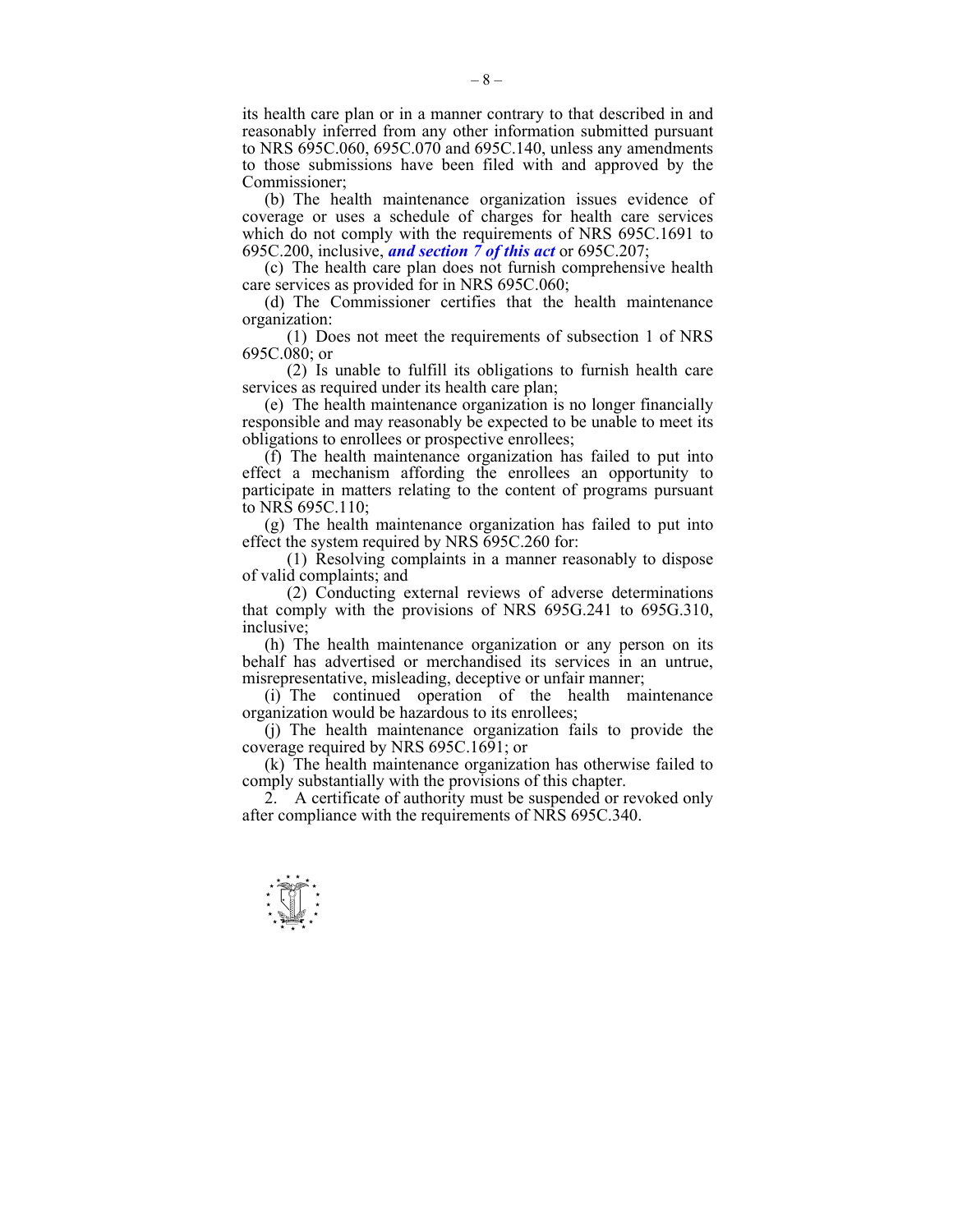3. If the certificate of authority of a health maintenance organization is suspended, the health maintenance organization shall not, during the period of that suspension, enroll any additional groups or new individual contracts, unless those groups or persons were contracted for before the date of suspension.

 4. If the certificate of authority of a health maintenance organization is revoked, the organization shall proceed, immediately following the effective date of the order of revocation, to wind up its affairs and shall conduct no further business except as may be essential to the orderly conclusion of the affairs of the organization. It shall engage in no further advertising or solicitation of any kind. The Commissioner may, by written order, permit such further operation of the organization as the Commissioner may find to be in the best interest of enrollees to the end that enrollees are afforded the greatest practical opportunity to obtain continuing coverage for health care.

 **Sec. 10.** Chapter 695G of NRS is hereby amended by adding thereto a new section to read as follows:

 *1. A managed care organization that offers or issues a health care plan which provides coverage for prescription drugs:* 

 *(a) Must authorize coverage for and may apply a copayment and deductible to a prescription that is dispensed by a pharmacy for less than a 30-day supply if, for the purpose of synchronizing the insured's chronic medications:* 

 *(1) The prescriber or pharmacist determines that filling or refilling the prescription in that manner is in the best interest of the insured; and* 

 *(2) The insured requests less than a 30-day supply.* 

 *(b) May not deny coverage for a prescription described in paragraph (a) which is otherwise approved for coverage by the managed care organization.* 

 *(c) Unless otherwise provided by a contract or other agreement, may not prorate any pharmacy dispensing fees for a prescription described in paragraph (a).* 

 *2. An evidence of coverage subject to the provisions of this chapter which provides coverage for prescription drugs and that is delivered, issued for delivery or renewed on or after January 1, 2017, has the legal effect of providing that coverage subject to the requirements of this section, and any provision of the evidence of coverage or renewal which is in conflict with this section is void.* 

 *3. The provisions of this section do not apply to unit-of-use packaging for which synchronization is not practicable or to a controlled substance.* 

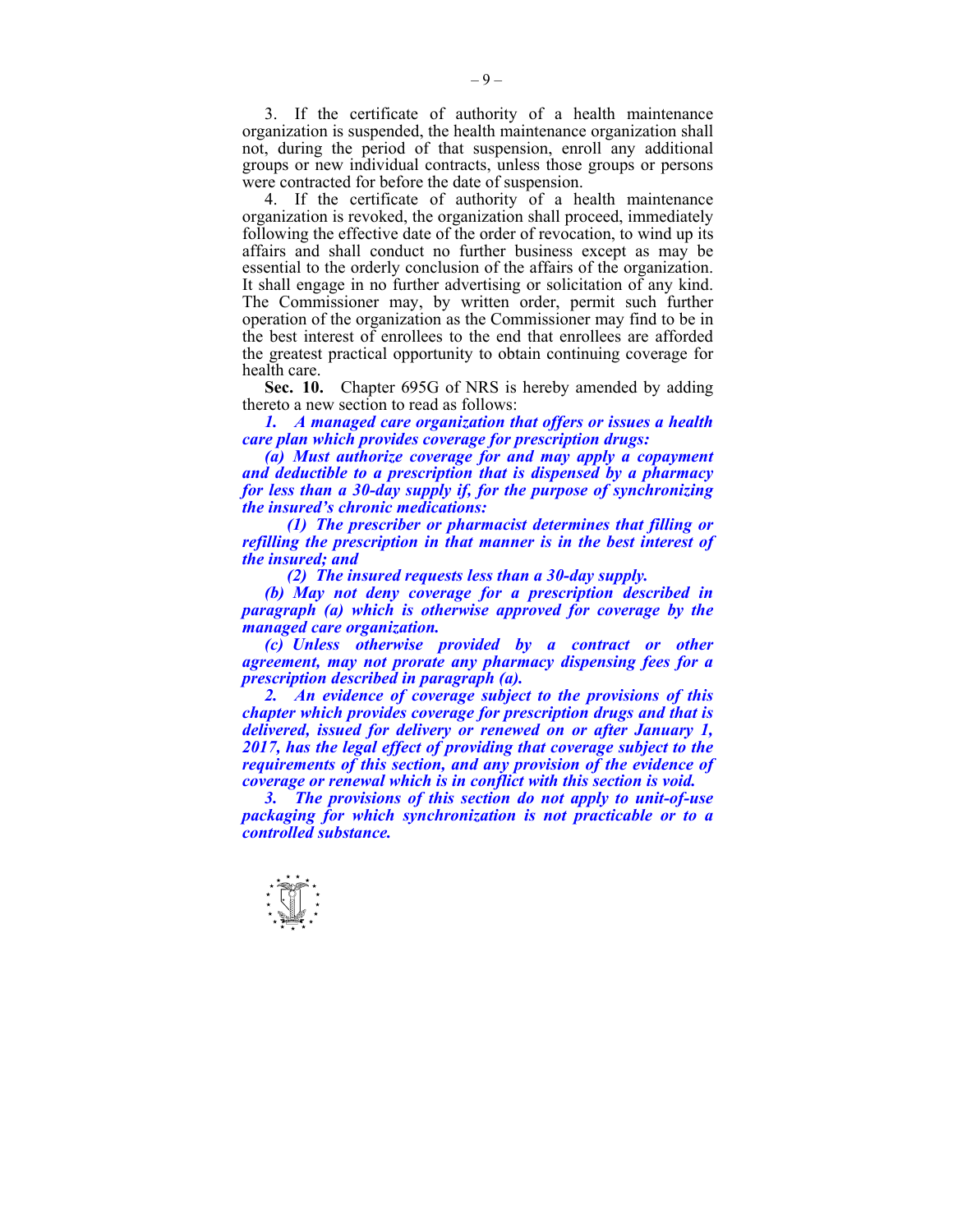*4. As used in this section:* 

 *(a) "Chronic medication" means any drug that is prescribed to treat any disease or other condition which is determined to be permanent, persistent or lasting indefinitely.* 

 *(b) "Synchronization" means the alignment of the dispensing of multiple medications by a single contracted pharmacy for the purpose of improving a patient's adherence to a prescribed course of medication.* 

 *(c) "Unit-of-use packaging" means medication that is prepackaged by the manufacturer in blister packs, compliance packs, course-of-therapy packs or any other packaging which is designed and intended to be dispensed directly to the patient without modification by the dispensing pharmacy, except for the addition of a prescription label.* 

**Sec. 11.** NRS 287.010 is hereby amended to read as follows:

 287.010 1. The governing body of any county, school district, municipal corporation, political subdivision, public corporation or other local governmental agency of the State of Nevada may:

 (a) Adopt and carry into effect a system of group life, accident or health insurance, or any combination thereof, for the benefit of its officers and employees, and the dependents of officers and employees who elect to accept the insurance and who, where necessary, have authorized the governing body to make deductions from their compensation for the payment of premiums on the insurance.

 (b) Purchase group policies of life, accident or health insurance, or any combination thereof, for the benefit of such officers and employees, and the dependents of such officers and employees, as have authorized the purchase, from insurance companies authorized to transact the business of such insurance in the State of Nevada, and, where necessary, deduct from the compensation of officers and employees the premiums upon insurance and pay the deductions upon the premiums.

 (c) Provide group life, accident or health coverage through a self-insurance reserve fund and, where necessary, deduct contributions to the maintenance of the fund from the compensation of officers and employees and pay the deductions into the fund. The money accumulated for this purpose through deductions from the compensation of officers and employees and contributions of the governing body must be maintained as an internal service fund as defined by NRS 354.543. The money must be deposited in a state or national bank or credit union authorized to transact business in the

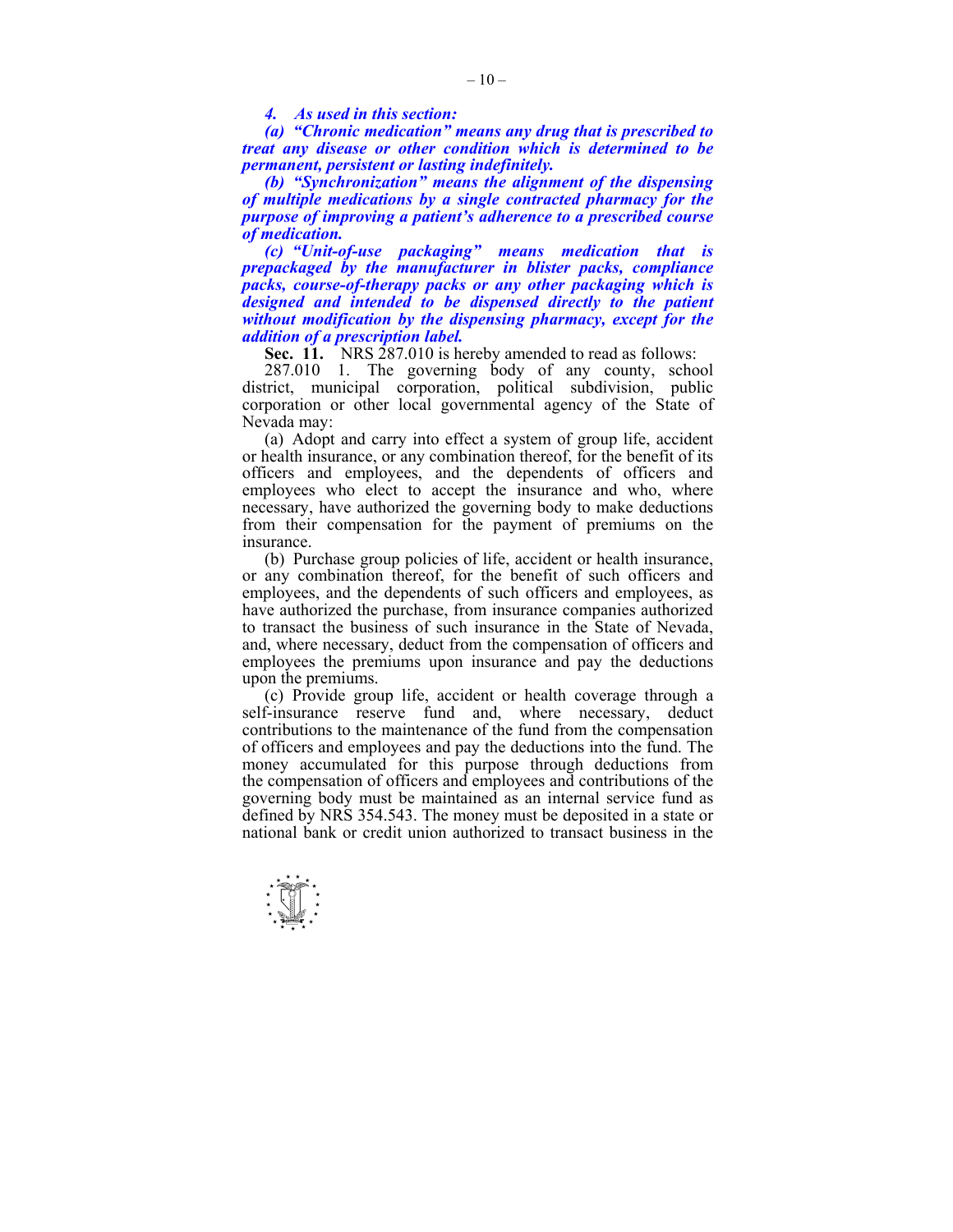State of Nevada. Any independent administrator of a fund created under this section is subject to the licensing requirements of chapter 683A of NRS, and must be a resident of this State. Any contract with an independent administrator must be approved by the Commissioner of Insurance as to the reasonableness of administrative charges in relation to contributions collected and benefits provided. The provisions of NRS 687B.408, 689B.030 to 689B.050, inclusive, *and section 3 of this act* and 689B.287 apply to coverage provided pursuant to this paragraph.

 (d) Defray part or all of the cost of maintenance of a selfinsurance fund or of the premiums upon insurance. The money for contributions must be budgeted for in accordance with the laws governing the county, school district, municipal corporation, political subdivision, public corporation or other local governmental agency of the State of Nevada.

 2. If a school district offers group insurance to its officers and employees pursuant to this section, members of the board of trustees of the school district must not be excluded from participating in the group insurance. If the amount of the deductions from compensation required to pay for the group insurance exceeds the compensation to which a trustee is entitled, the difference must be paid by the trustee.

 3. In any county in which a legal services organization exists, the governing body of the county, or of any school district, municipal corporation, political subdivision, public corporation or other local governmental agency of the State of Nevada in the county, may enter into a contract with the legal services organization pursuant to which the officers and employees of the legal services organization, and the dependents of those officers and employees, are eligible for any life, accident or health insurance provided pursuant to this section to the officers and employees, and the dependents of the officers and employees, of the county, school district, municipal corporation, political subdivision, public corporation or other local governmental agency.

 4. If a contract is entered into pursuant to subsection 3, the officers and employees of the legal services organization:

 (a) Shall be deemed, solely for the purposes of this section, to be officers and employees of the county, school district, municipal corporation, political subdivision, public corporation or other local governmental agency with which the legal services organization has contracted; and

 (b) Must be required by the contract to pay the premiums or contributions for all insurance which they elect to accept or of which they authorize the purchase.